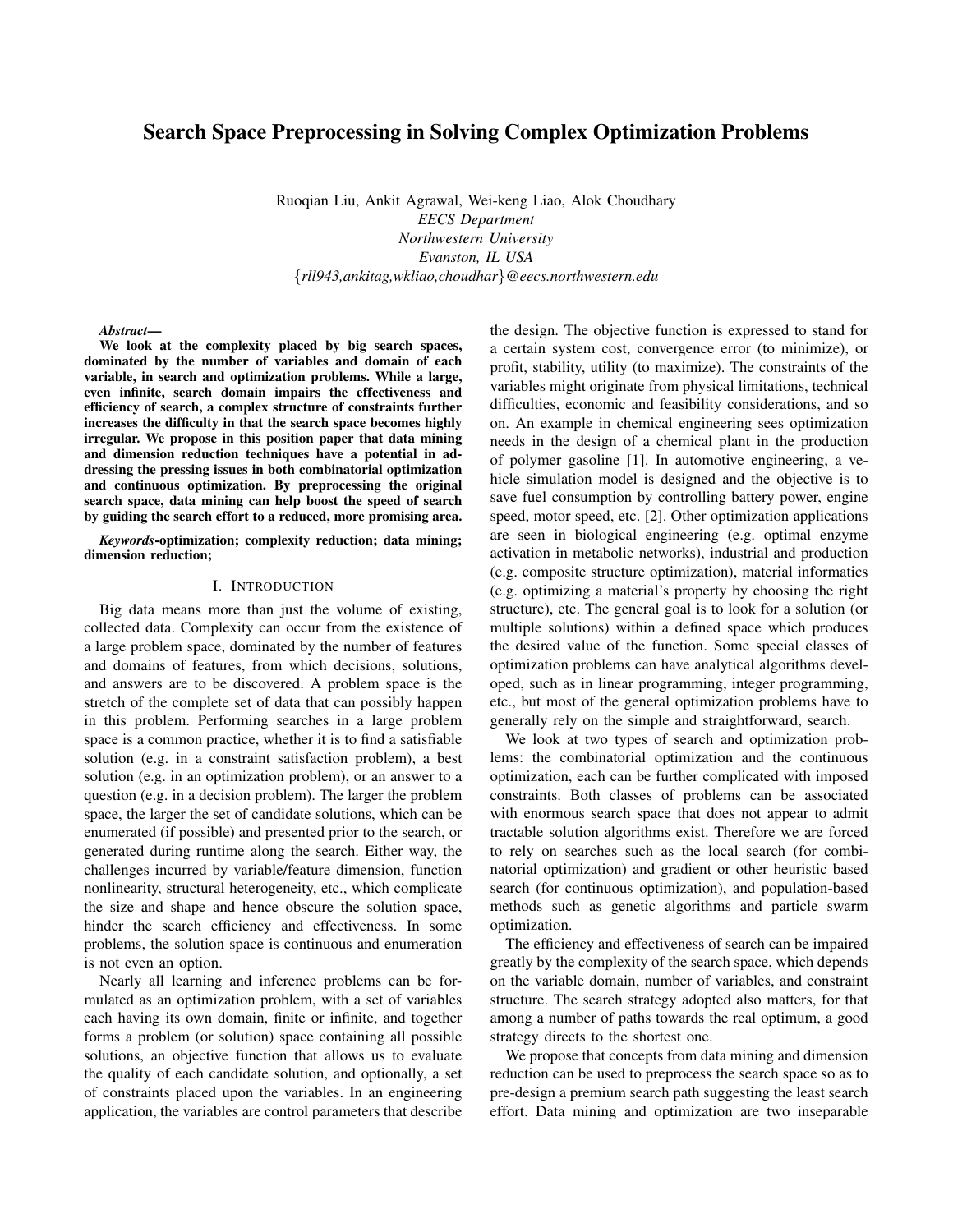and collaterally connected areas. Although what we have seen mostly is a data mining problem formulated into an optimization core and ended up using optimization tools to solve for parameters, in this paper we attempt to answer an inverse question: *Can data mining, more specifically, dimension reduction techniques, be used in large scale optimization problems to ease the curse of dimensionality?*

A downright implantation of feature selection into search algorithms can be inappropriate, for that the number of variables in the search problem can hardly be "reduced". The outcome of a search is an assignment, where each variable is associated with a value. Discarding some of the variables, or forming new variables as combinations of old ones, as what common feature selection and extraction methods do, is not going to be applicable, unless proper hypotheses are made, for example, noisy variables exist in the original formulation and it is our purpose to eliminate them. Problems with such hypotheses are not our focus in this paper.

We propose, on the other hand, a preprocessing of the search space of the original problem so as to gain knowledgable insights and *learn* a better searching path than what traditional heuristics offer. The search space preprocessing performs the following major steps:

- Collect, from the problem space, a set of prototypical variable-objective data instances, for data mining purpose.
- Learn, from the collected data, an optimal search order of variables.
- Learn, from the collected data, a reduced domain for each variable, which together forms a reduced search space for the problem.
- Learn, from the collected data, a set of best initial assignments for the search to be restarted with.
- Regard the learned search order and the reduced search space as the new, enhanced circumstance for the search. Perform an informed search with it.

The rest of the paper is organized as follows. We begin by introducing the background and related work of the two areas, optimization and data mining, in Section II and Section III. We also identify key issues in traditional algorithms and present rooms of improvements. Section IV goes into the methodology of the proposed framework, and explains each of our four key processes. Finally in Section V we conclude the paper and specify the key substances of future deployment.

# II. SOLVING OPTIMIZATION AS A SEARCH

Optimization is about finding the "absolute best" decision which corresponds to the minimum (or maximum) of a function, while satisfying certain constraints. Without loss of generality, we focus on maximization problems in this context. Most optimization problems in the world, except for those formulated under special conditions and constraints, have to rely on the act of search to find the solution.

Based on the type of solutions, optimization problems can be roughly divided into discrete optimization, or combinatorial optimization, and continuous optimization. In turn, searches are to perform on either a finite set of solutions, or an infinite space of continuous values. The latter is not necessarily more difficult, since the finite set of the former can be so big that it cannot simply be enumerated. For example, the search of a series of chess moves in order to maximize the winning score.

The two classes of problems share part of the nomenclature as follows. An optimization problem consists of a set of variables  $X = \{x_1, \ldots, x_n\}$ , a set of domains  $D = \{D_1, \ldots, D_n\}$ , a set of constraints  $C = \{f_1, \ldots, f_m\}$ , and an objective function  $f_0(X)$ . A solution of the problem is an assignment of a value to every variable in  $X$  such that every constraint in C is satisfied.

## *A. Combinatorial Optimization*

In a combinatorial optimization problem, domain  $D_i$  is a finite set of values that can be assigned to variable  $x_i$ . The combined set of assignments, considering the satisfaction of C, forms a solution space  $\Sigma$  of possible solutions  $\sigma$ . The objective function  $f_0$  is able to evaluate the quality of each candidate solution. Our aim is to find the solution that achieves the maximum quality.

$$
\sigma^* = \underset{\sigma \in \Sigma}{\arg \max} f_0(\sigma). \tag{1}
$$

The available means for solving a combinatorial optimization problem depend on the form of the solution space  $\Sigma$ , as well as the type of the objective. For some problems there exists a closed-form expression of the optimum. However, in our study, we focus on the type of problems that do not have efficient algorithms (polynomial time complexity) to find the optimum, either they are NP-hard, or they do not even have any theoretical analysis of their complexity. As a result, they are forced to rely on searches to locate the optimum, where the search space is the same as the solution space  $\Sigma$  of the problem. The search is usually heuristic-based, and usually has no guarantees of actually finding the optimum.

Local search is a class of such algorithms that explores the search space by moving from one candidate solution to another, until a solution deemed optimal is found or a time bound is elapsed. The candidate solution is also called search states. The algorithms keep tract of a current state, and several neighboring states regarded as "similar" to the current one. Neighboring states are generated by making small modifications to the current state. Similar states are viewed as adjacent to each other in the search space. A search path in the search space is formed by taking small steps to move from one current state to a neighboring state which is made the current state at the next step. Variants of local search algorithms, including the hill climbing, beam search, Tabu search [3], etc., mainly differ in one or more of the key procedures: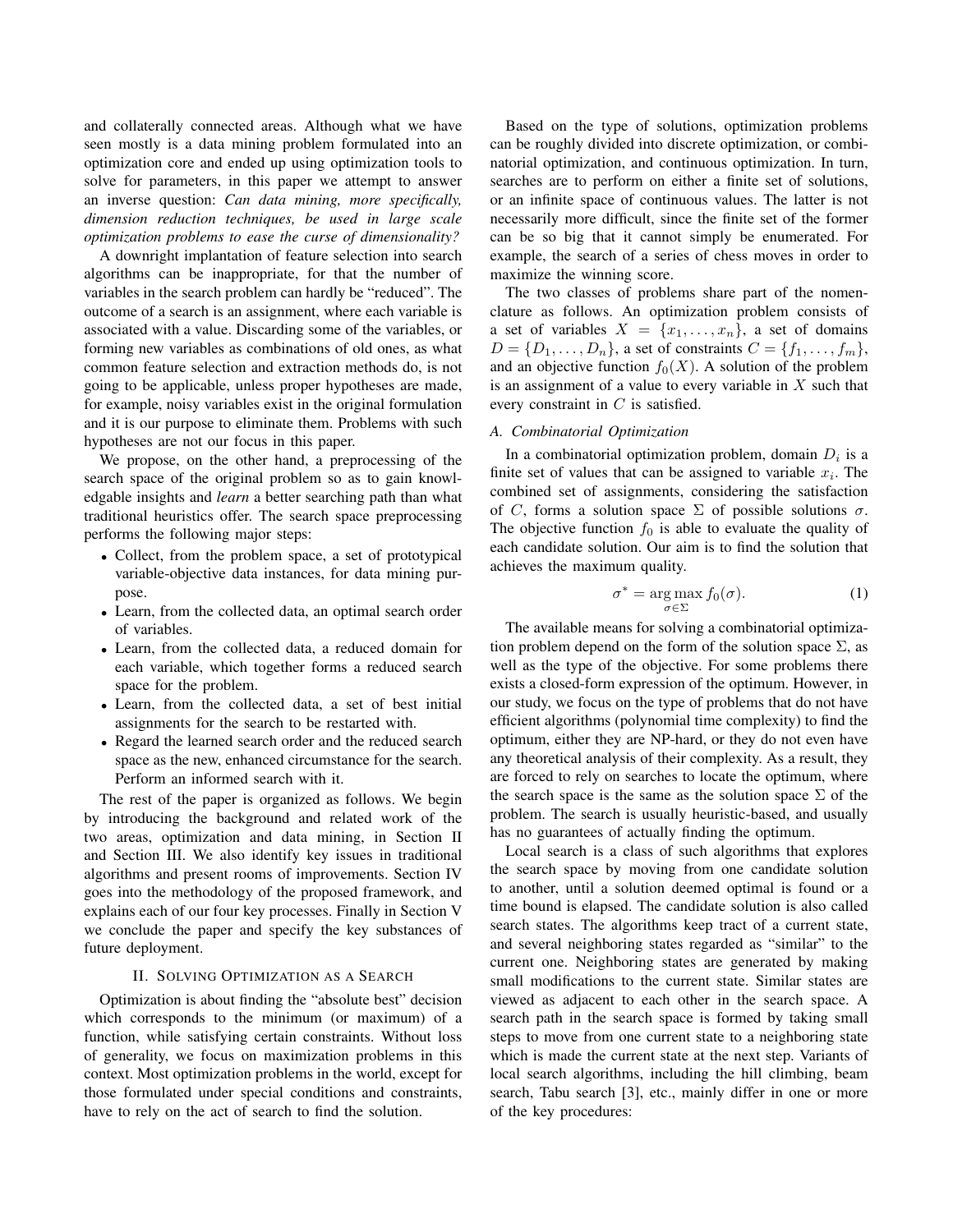- How to generate a neighboring state from a current one, more specifically,
	- which variable do we select to modify,
	- how do we modify the selected variable.
- How to escape a suboptimal convergence with, say, restarts.

Each of these key procedures allows room of improvement with data mining tools, as we will explore in the methodology section.

Another popular algorithm for discrete optimization problems is called branch and bound search, which searches the space of partial assignments, beginning with the empty assignment, and assigning variables in  $X$  one at a time, in some order. The search space is presented as a tree where internal nodes represent incomplete assignments and leaf nodes stand for complete ones, which may or may not be optimal. The algorithm traverses the tree, in a depth-first manner, keeping the cost of the best solution found so far. For each branch traversed, the upper and lower estimated bounds on the optimal solution is checked, and the branch is discarded if it cannot produce a better solution than the best one found so far by the algorithm. Several key procedures in this algorithm can be further studied by data mining:

- How to select a variable  $x_i$  in the step of branching;
- During branching, once selected  $x_i$ , in what order each value in  $D_i$  is used to extend the current assignment;
- How to estimate a better upper bound and lower bound.

The idea of using data mining to obtain insightful information on these issues is discussed in the methodology section.

## *B. Continuous Optimization*

In a continuous optimization problem,  $X \in \mathbb{R}^n$  and the objective and constraint functions  $f_i : \mathbb{R}^d \to \mathbb{R}, i =$  $0, \ldots, m$ . Our aim, again, is to maximize  $f_0$  and the problem can be expressed as:

maximize  $f_0(X)$ 

subject to  $f_i(X) \leq b_i, i = 1, \ldots, m$ .

The constants  $b_1, \ldots, b_m$  are the limits, or bounds, for the constraints. The domain  $D_i$  is also a bound of values, and can now be combined into  $C$ . Again, we are looking into problems for which closed-form analytical solutions cannot be found. Moreover, in many practical problems there exist multiple local maxima, which obscure the actual global maxima. Such type of problems is also of our interest of study. The search of maximum in these problems is very analogous to the discrete local search. We begin with an initial  $X_0$ , which can be an arbitrary choice, say, a random guess, and move to a better and better solution.

The most common approach is gradient descent, or in the maximization case, gradient ascent. At each update, we take a step in the direction of the steepest ascent, following the slope of the changing  $f_0$ , in order to increase the value of  $f_0$ . Unlike hill-climbing, in the common gradient ascent all variables are updated at the same time.

Moreover, the performance of gradient ascent depends on the choose of the learning step  $\eta$ . If  $\eta$  is too large, the algorithm overshoots the maximum in each iteration, while too small a  $\eta$  renders the convergence too slow. Thus, rooms of improvement in continuous optimization algorithms are:

- How to choose an initial  $X_0$  intelligently;
- How to use an ordered variable to perform the update;
- How to take into consideration the constraints during the update;
- How to adaptively choose the step size  $\eta$  at each step.

We will discuss the use of data mining techniques to attend to these issues.

# III. DATA MINING AND DIMENSION REDUCTION

The literature is rich about using optimization to solve data mining problems, but not so much for the inverse problem: incorporating data mining into optimization searches. Even for the limited related work, the setup is rather different. Clustering methods have been used to select promising starting points for optimization algorithms [4], [5] from randomly generated candidate starting points. In [6] Support Vector Machine (SVM) is employed to learn the relationship between the starting point of an algorithm and the final outcome, so as to bypass the fitness evaluation that could be expensive. A new realm of Bayesian global optimization [7] deals with expensive cost functions where evaluating the objective function is costly or even impossible, and the derivatives and convexity properties are unknown. However, those methods only work for low-dimension optimization problems.

Dimension reduction is an important task in data mining that tackles problem with large dimensions. High dimensionality in optimization has been approached recently. In [8] statistical and machine learning ideas are used to change the formulation of the constraints with techniques like Principal Component Analysis (PCA). The setting is that the true constraint parameters lie in a low-dimensional space, but this special structure is obscured by the added noise. However in our setup we do not impose hypotheses to the original problem and tend to keep variables exactly as they are.

## IV. SEARCH SPACE PREPROCESSING

We consider using dimension reduction techniques to preprocess the vast search space, so as to enhance the search process in optimization, particularly in the high dimensional and complex regime. We attempt to have the search force focused in a concentrated, more promising path and prune the irrelevant effort.

The search space of an optimization problem, whether discrete or continuous, is dominated by three factors: the number of variables  $n$ , the combined size of domains  $D$  of variables, and the structure formed by the constraints. Each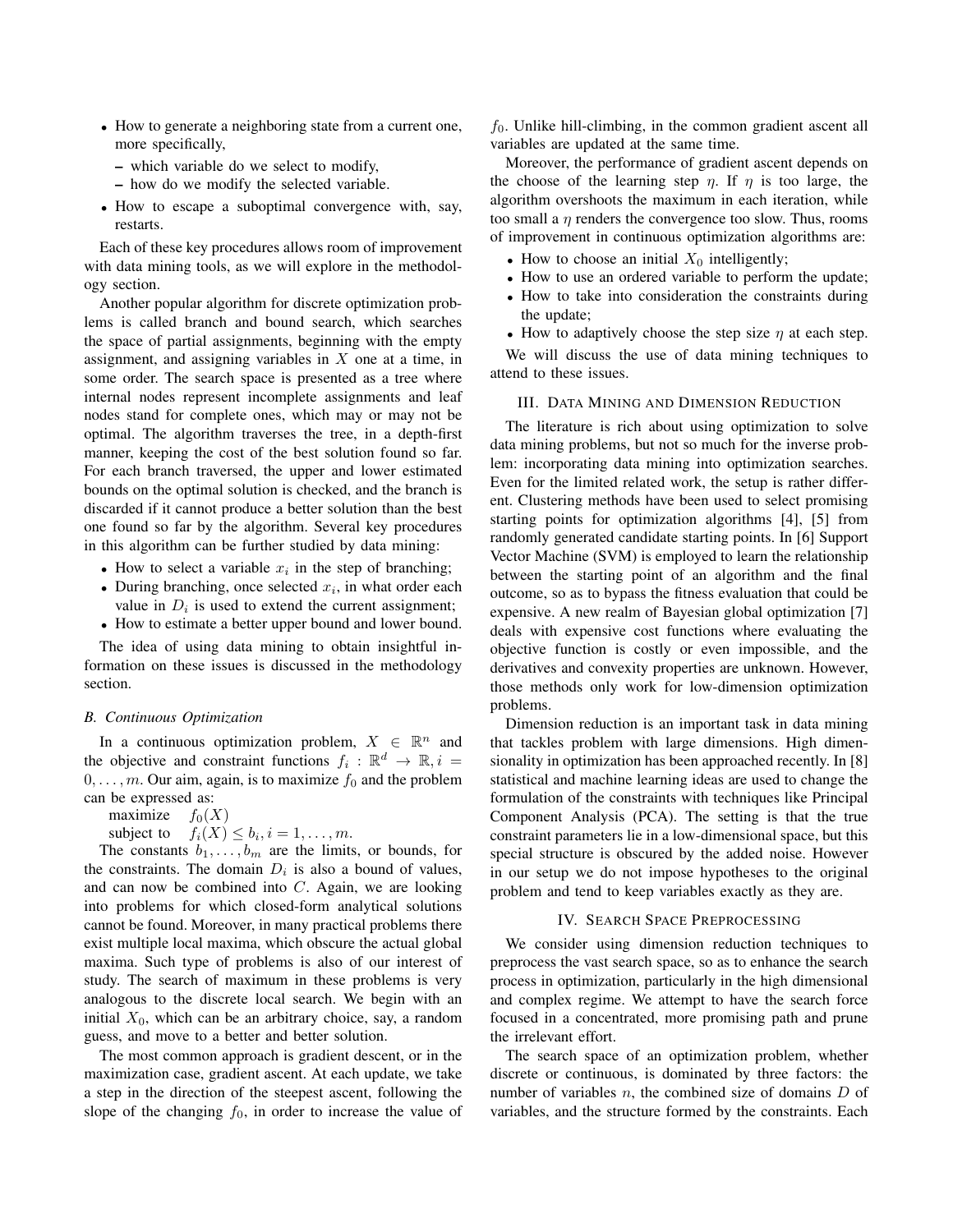constraint function can be viewed as a hyperplane in the problem space, and together with the objective function they form a polyhedron that is equivalent to the search space. The more complex the structure of constraints, the more irregular in shape the polyhedron and hence the more difficult for a search path to form.

Our proposed search space preprocessing contains four major components. The functionalities of each component are introduced below, and further explained in following subsections, with regards to the two classes of optimization problems.

- 1) *Dataset construction*. For data mining techniques to work, we first need to have access to a set of data that contain valid variable assignments and the corresponding objective function value (or goodness of it). In such a dataset, each instance is an assignment along with the evaluation score of the assignment. Each column accounts for a variable  $x_i$ , and an additional column acts as the class label in supervised learning.
- 2) *Search order reduction*. With feature selection methods in dimension reduction, an ordered list of variables can be formed based on their influence and impact towards the function value. To search with such an informed order one has more advantage than to search with random, or no order.
- 3) *Search domain reduction.* Each variable has its own domain specified, which can be reduced by means of data mining. A smaller search domain theoretically speeds up the search.
- 4) *Initial point selection.* The initial point at restarting, a general procedure in search to avoid local optima, is often determined by a random guess, which has no guarantee of ending up with yet another local optima. Data mining can help determining a better initial point, by learning from a collection of multiple initial points and where they end.

After search space preprocessing completes with these four steps, search becomes a much promising endeavor, for that the space is reduced and a pre-planned searching path is deployed. The following subsections explains in more detail, the design of each step and the application in the two classes of optimization in concern.

## *A. Dataset Construction*

This step can be regarded as a preparation for the study of the search space. Simply we need data to perform data mining. For discrete problems, such a data can be a subset of the solution set  $\Sigma$ , only each solution  $\sigma$  will be associated with a score, given by an evaluation of the objective function  $f_0(\sigma)$ . For continuous problems, obtaining such a data requires drawing points from the polyhedra of feasible space.

Although the solution set and the problem space are there, ready for us to draw instances from, the construction of a useful data set is not as easy as one would speculate. On the one hand, we want the data to be distinguishably significant in that it contains instances with the most wanted (highest or lowest depending on whether it is maximization or minimization) function values. Randomized instances are not as representative. A proposed solution is to transform the problem into the regime of computational geometry, where a polyhedra represents the feasible space, and the vertices of the polyhedra are extreme values of the function. Therefore, to obtain a set of extreme values is to extract the vertices. This procedure is called vertex enumeration [9] in computational geometry.

On the other hand, the acquisition of assignments can be obstructed by the complexity in constraints. When the number of constraints  $m$  is high, the number of vertices is high. In this case, building a representation of the entire feasible polyhedra is not an easy exercise. We propose to use Lagrangian relaxation to relax a part of the constraints and construct a loosened polyhedra to place data points. Lagrangian relaxation is a common procedure to generate variable bounds during optimization with complex constraints. It is generally accepted that a solution to the relaxed problem is an approximate solution to the original problem, therefore it is safe to claim that a critical point of the relaxed problem is an approximate critical point of the original problem, and should provide as useful information.

#### *B. Search Order and Domain Reduction*

The essential idea of preprocessing the search space is to reduce it. Therefore, these two-fold reduction is the centerpiece of the proposed work. First of all, the  $n$  variables can form a ranked list as a result of feature selection. Second, the searchable domain of each variable can be reduced (or formed if that variable is unbounded) by classification schemes.

Feature selection methods in data mining, such as Information Gain, Chi-square, and SVM evaluator, study the variable relations towards the target, through either calculating a metric or building a classifier. Some outputs a rank of the variables which can be used as an ordered searching path.

The search domain of each variable can be reduced by building a rule-based classifier with data labeled from two classes, with relatively high values represented by the symbol "H" and the contradictory class labeled as "L". We propose to use rule-based classifiers because they are easily traversed and thresholds are clearly attained. After a classifier is constructed, we look for the rules with "H" if our purpose is to maximize. Each rule should contain "IF" clauses with variables and value thresholds. The thresholds of variables in the critical rules can be used as new bounds for the corresponding variable.

## *C. Initial point selection*

Restarting is a common procedure in a lot of search algorithms, especially for non-convex problems with mul